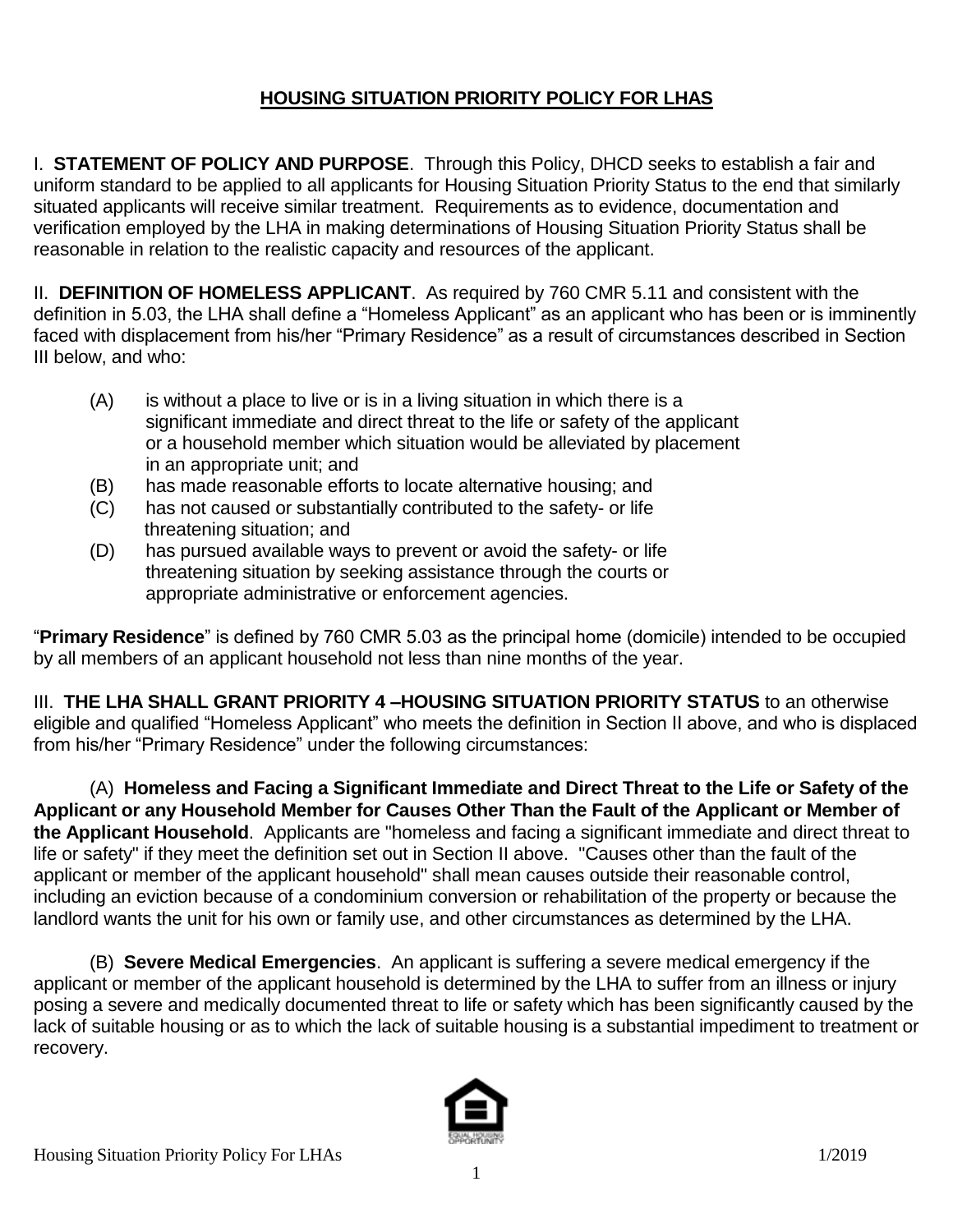(C) **Abusive Situation**. An applicant is in an abusive situation if the applicant or member of the applicant household is determined by the LHA to be a victim of abuse as defined in the Abuse Prevention Act (G.L. c.209A, §1), which abuse constitutes a significant and direct threat to life or safety. The Abuse Prevention Act defines "abuse" as the occurrence of one or more of the following acts between "family or household members": (1) attempting to cause or causing physical harm; (2) placing another in fear of imminent serious physical harm; or (3) causing another to engage involuntarily in sexual relations by force, threat or duress. "Family or household members" are individuals who are related by blood or marriage, have a child together, or who now or formerly resided in the same household or dated each other.

## IV. **ADMINISTRATION OF THE POLICY**

(A) **Applications**. Applicants who claim their housing situations are a Housing Situation Priority as defined by this Policy will be presumptively placed on a waiting list in accordance with their claimed priority status. LHAs will verify all applicant housing situations prior to screening for eligibility and qualifications. If the applicant is found not to qualify for Housing Situation Priority Status, he or she shall be treated as a Standard Applicant.

(B) **Placement**. When an applicant has been determined by the LHA to qualify as an Housing Situation Priority applicant, the applicant shall be offered the next appropriate and available unit, in accordance with the priority ranking of 760 CMR 5.09(1) and the preference ranking of 760 CMR 5.09(2). If no appropriate unit is then available, the applicant shall remain as a Housing Situation Priority on the waiting list for each appropriate housing program and bedroom size. If the LHA determines that an applicant granted Housing Situation Priority Status but not yet offered a unit has obtained permanent housing suitable for his/her household size and income, the applicant shall no longer be considered an Housing Situation Priority applicant, and shall remain on the appropriate waiting lists as a Standard Applicant.

(C) **Records**. The LHA shall maintain records with regard to Housing Situation Priority applicants in accordance with 760 CMR 5.16.

(D) **Relationship to Affirmative Action Goals**. If DHCD at any time determines that the number of applicants granted Housing Situation Priority Status substantially interferes with the achievement of Affirmative Action goals by one or more LHAs, then DHCD may take any and all actions necessary to maintain a proper balance between Housing Situation Priority and Affirmative Action applicants.

V. **PROCEDURES FOR PROCESSING HOUSING SITUATION PRIORITY APPLICATIONS**. When an application nears the top of a waiting list, the LHA shall determine whether the applicant is eligible by obtaining third party verification of the information in the application. The applicant must qualify under each of the criteria set forth below:

(A) Determine whether the applicant is a "Homeless Applicant" as defined above, and if so;

(B) Determine whether displacement has been or will be from the applicant's "Primary Residence," as defined above, and if so;